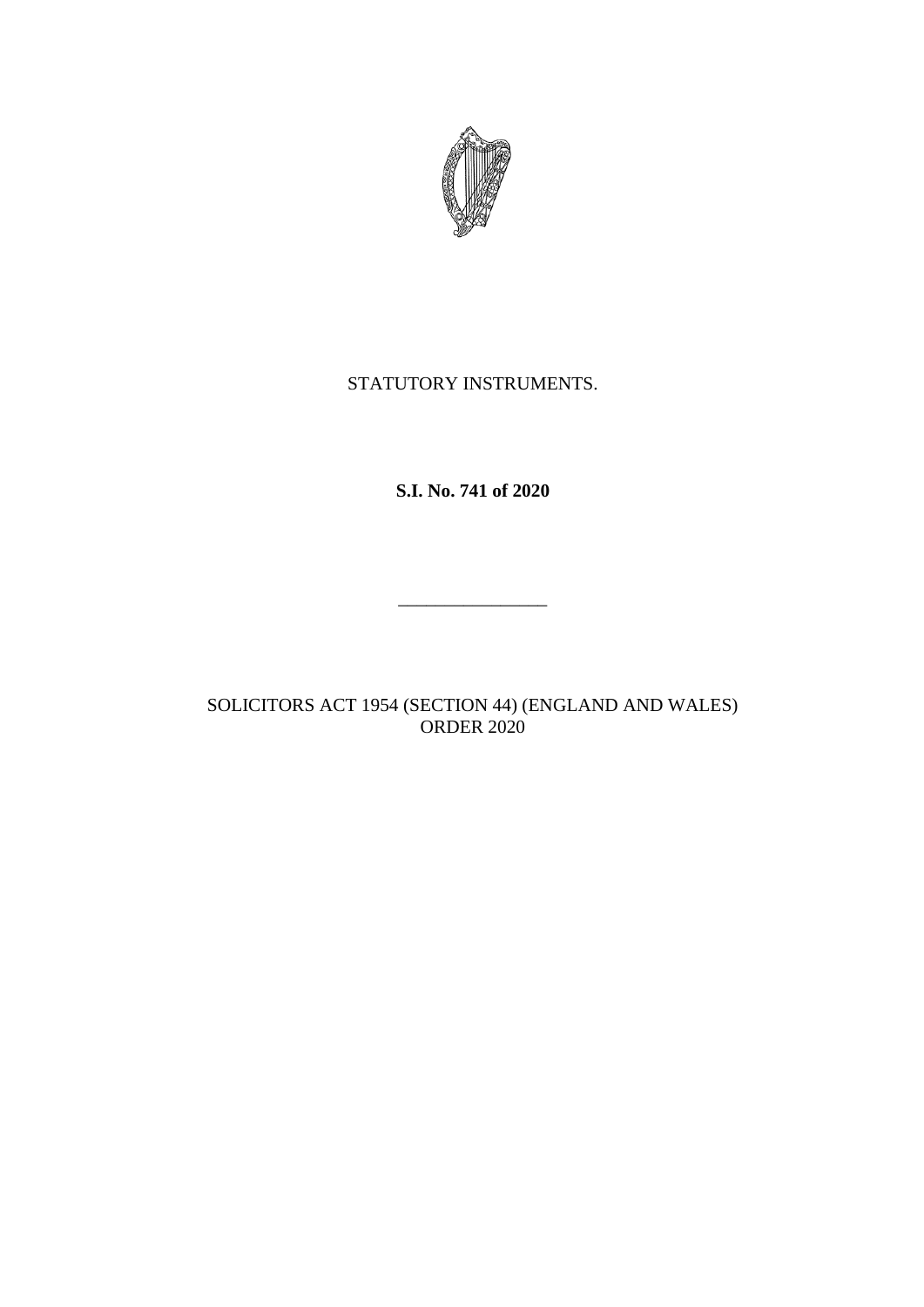## S.I. No. 741 of 2020

#### SOLICITORS ACT 1954 (SECTION 44) (ENGLAND AND WALES) ORDER 2020

I, HELEN MCENTEE, Minister for Justice, in exercise of the powers conferred on me by section 44(6) (inserted by section 52 of the Solicitors (Amendment) Act 1994 (No. 27 of 1994)) of the Solicitors Act 1954 (No. 36 of 1954) (as adapted by the Justice and Equality (Alteration of Name of Department and Title of Minister) Order 2020 (S.I. No. 452 of 2020)), and being satisfied that, on the day appointed by the following order, reciprocal provisions will be in operation in the jurisdiction to which the order relates in respect of solicitors whose names are on the roll maintained under section 9 (inserted by section 65 of the Solicitors (Amendment) Act 1994) of the Solicitors Act 1954, hereby order as follows:

1. This Order may be cited as the Solicitors Act 1954 (Section 44) (England and Wales) Order 2020.

2. The  $1<sup>st</sup>$  day of January 2021 is appointed as the day on which section 44 (inserted by section 52 of the Solicitors (Amendment) Act 1994 (No. 27 of 1994)) of the Solicitors Act 1954 (No. 36 of 1954) shall come into operation in relation to the profession of solicitor in England and Wales.



GIVEN under my Official Seal, 31 December, 2020.

HELEN MCENTEE, Minister for Justice.

2 **[741]**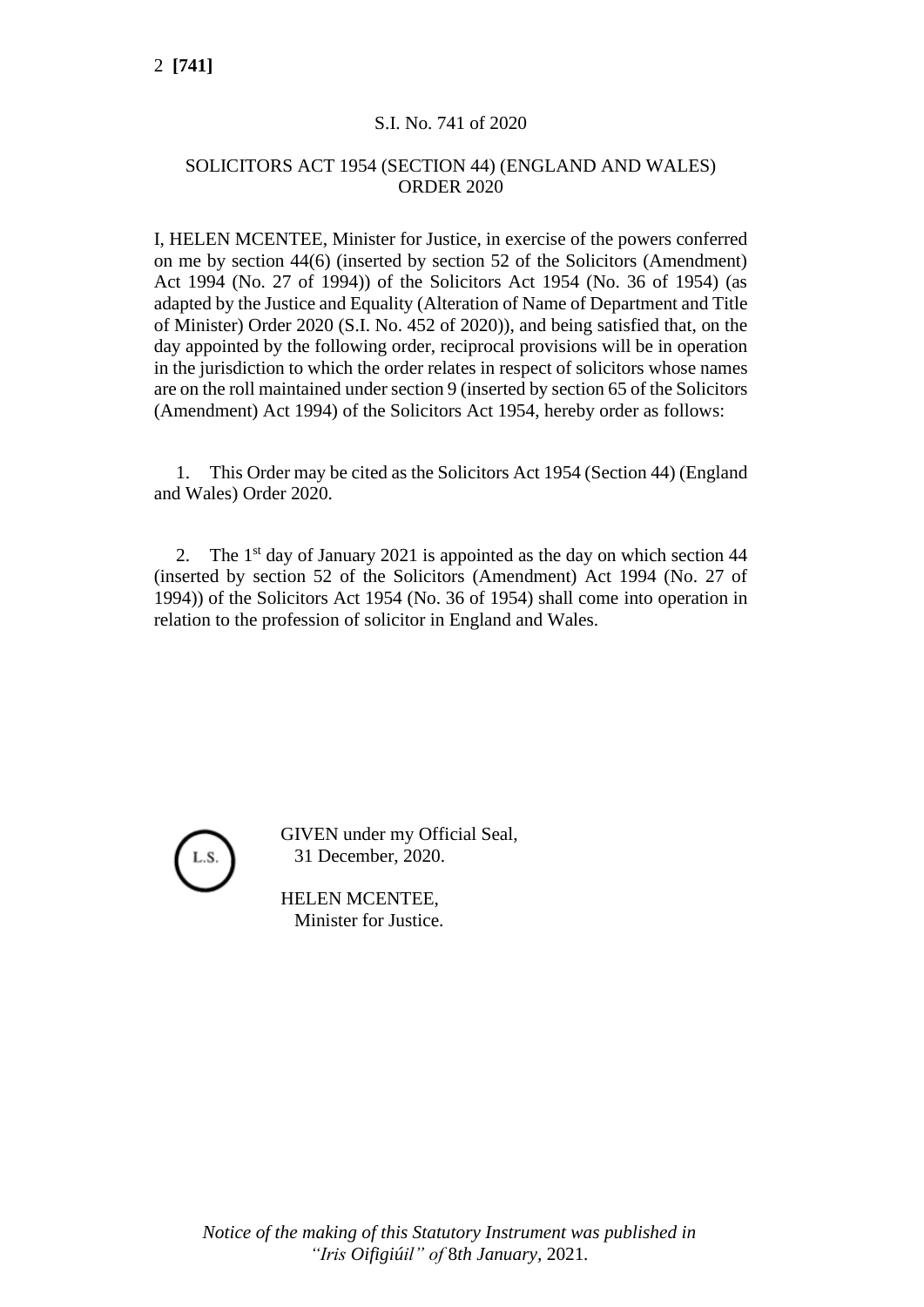#### EXPLANATORY NOTE

## (*This note is not part of the Instrument and does not purport to be a legal interpretation.*)

This order brings [section 44](http://www.irishstatutebook.ie/1954/en/act/pub/0036/sec0044.html#sec44) of the [Solicitors Act 1954,](http://www.irishstatutebook.ie/1954/en/act/pub/0036/index.html) inserted by [section 52](http://www.irishstatutebook.ie/1994/en/act/pub/0027/sec0052.html#sec52) of th[e Solicitors \(Amendment\) Act 1994,](http://www.irishstatutebook.ie/1994/en/act/pub/0027/index.html) into operation in relation to the profession of solicitor in England and Wales. The effect of the order is that a solicitor qualified in England and Wales may be admitted as a solicitor in Ireland.